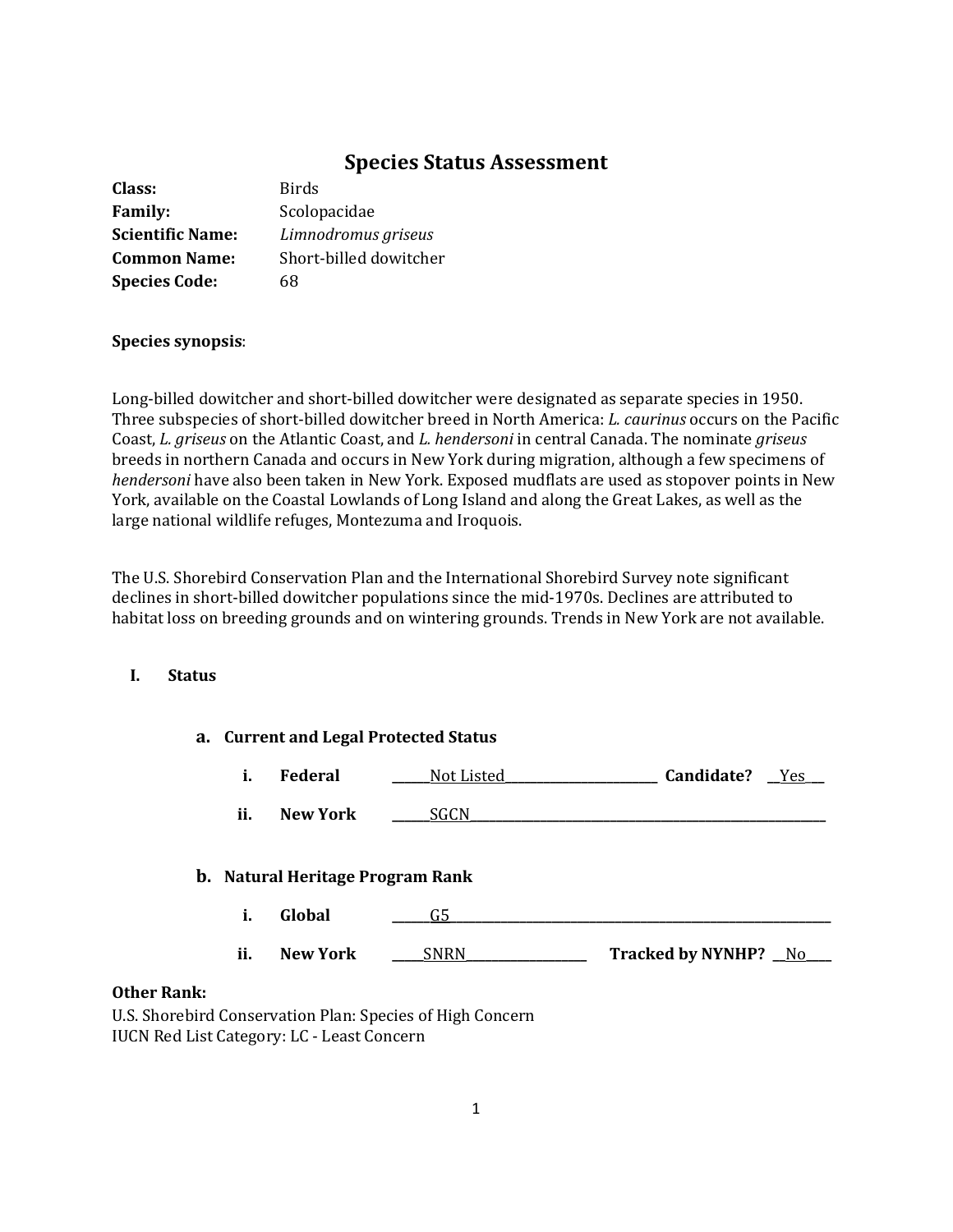# **Status Discussion:**

Short-billed dowitcher is a common to abundant migrant on coastal areas of New York during spring and fall. During spring migration, it is uncommon inland.

# **II. Abundance and Distribution Trends**

## **a. North America**

**i. Abundance**

| $\underline{X}$ declining _____increasing | stable          | unknown |
|-------------------------------------------|-----------------|---------|
| ii. Distribution:                         |                 |         |
| declining _____increasing                 | <u>X</u> stable | unknown |
|                                           |                 |         |
| <b>Time frame considered:</b> Since 1970s |                 |         |

# **b. Regional**

| <i>i.</i> Abundance                                   |             |        |                  |
|-------------------------------------------------------|-------------|--------|------------------|
| $X$ declining ______ increasing                       |             | stable | unknown          |
| ii. Distribution:                                     |             |        |                  |
| ____ declining _____increasing                        |             |        | X stable unknown |
| <b>Regional Unit Considered: ____ Atlantic Coast_</b> |             |        |                  |
| <b>Time Frame Considered:</b>                         | Since 1970s |        |                  |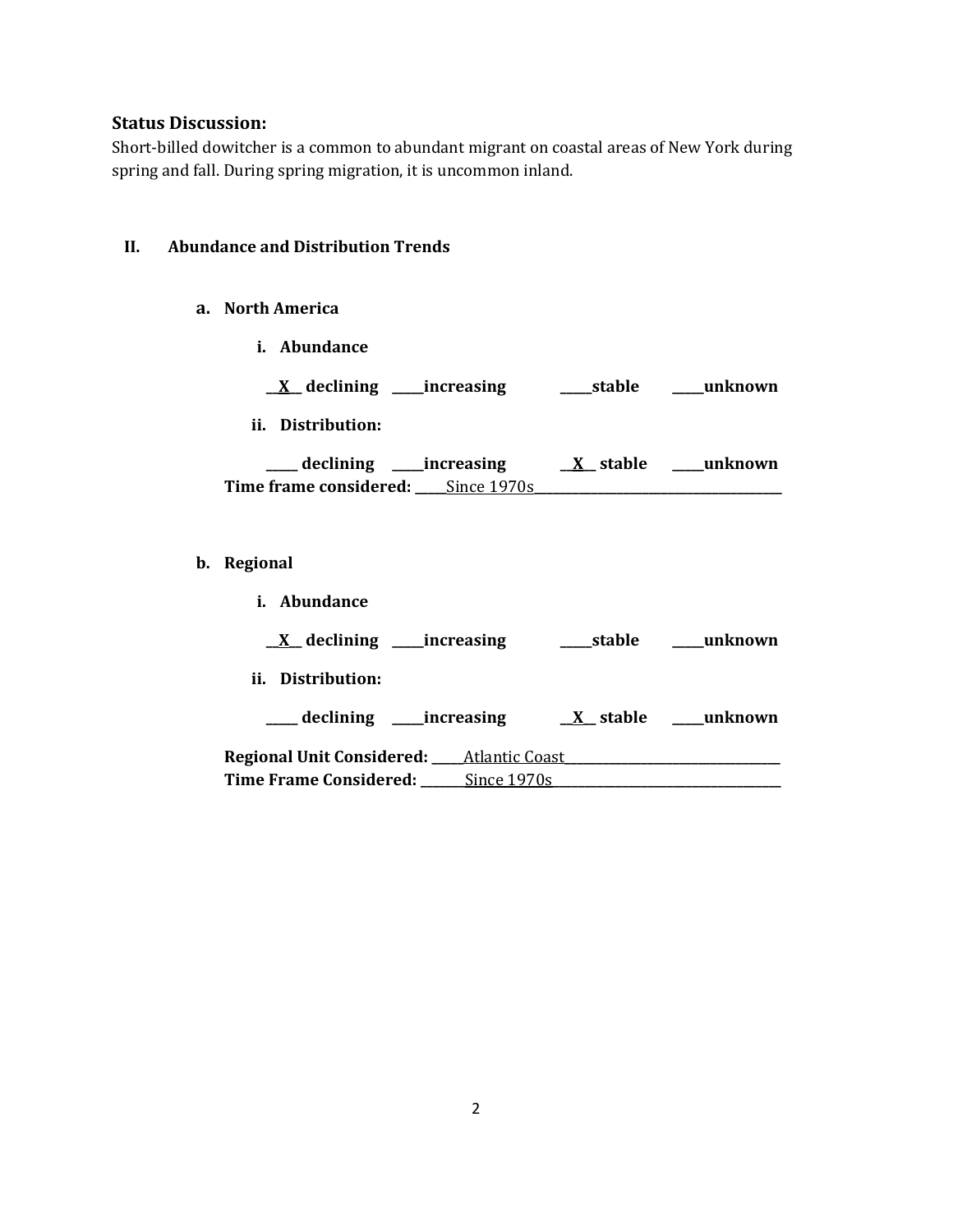**c. Adjacent States and Provinces**

| <b>CONNECTICUT</b>                                                                            |                          |          |
|-----------------------------------------------------------------------------------------------|--------------------------|----------|
| i. Abundance<br>___ declining ____increasing ______stable ___ X__unknown<br>ii. Distribution: |                          |          |
| ___ declining ____increasing ______stable ___ X__unknown                                      |                          |          |
|                                                                                               |                          |          |
| MASSACHUSETTS Not Present _________ No data ______                                            |                          |          |
| i. Abundance<br>ii. Distribution:                                                             |                          |          |
|                                                                                               |                          |          |
|                                                                                               |                          |          |
| <b>NEW JERSEY</b>                                                                             |                          |          |
| i. Abundance<br>ii. Distribution:                                                             |                          |          |
|                                                                                               |                          |          |
| Time frame considered: 1995-97                                                                | $\overline{\phantom{a}}$ | SGCN? No |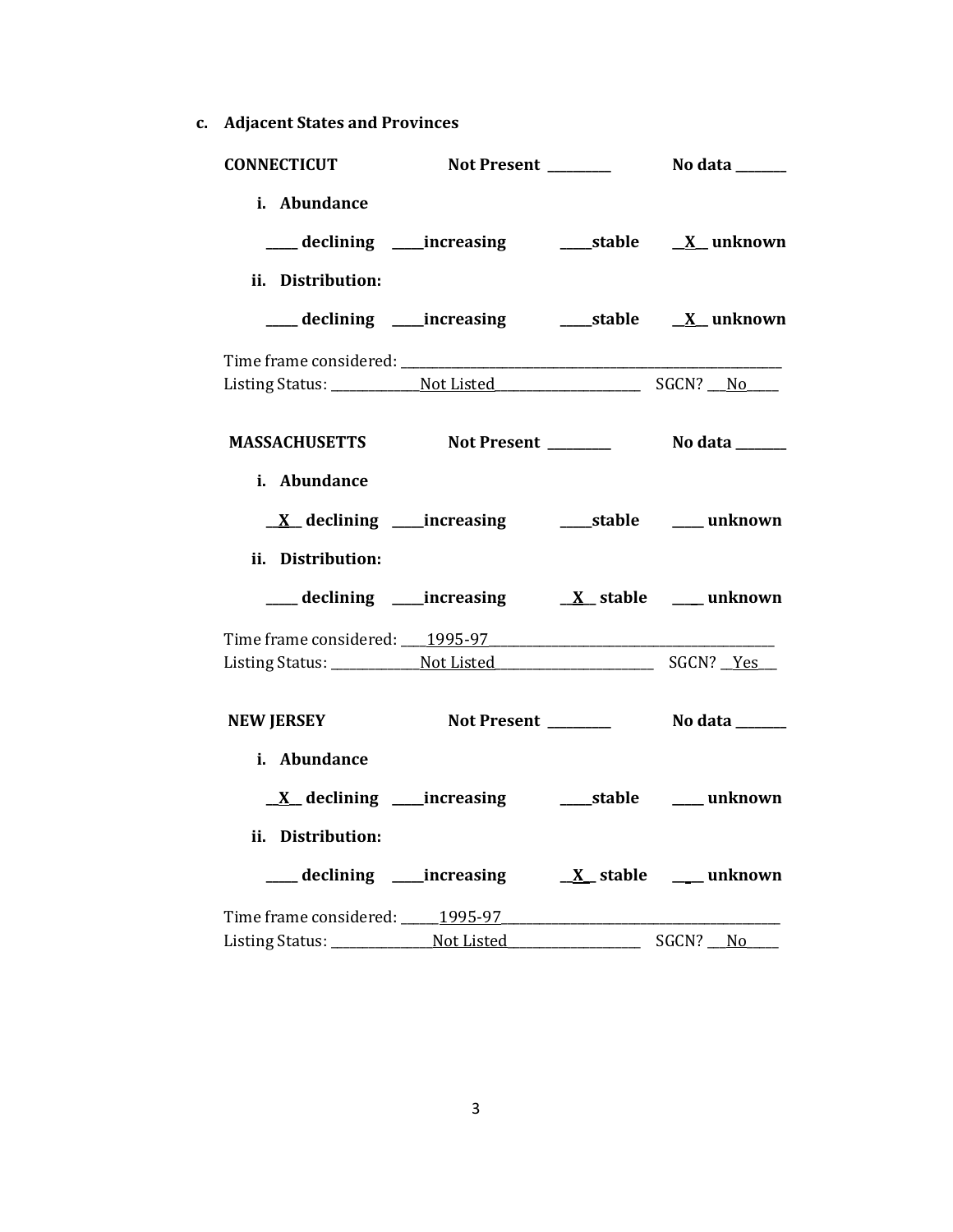| <b>ONTARIO</b>    |                                                          |  |
|-------------------|----------------------------------------------------------|--|
| i. Abundance      |                                                          |  |
|                   | ___ declining ____increasing ______stable ___ X__unknown |  |
| ii. Distribution: |                                                          |  |
|                   | ___ declining X increasing ____ stable ____ unknown      |  |
|                   | Time frame considered: 1981-85 to 2001-05                |  |
|                   |                                                          |  |
|                   | PENNSYLVANIA Not Present ________ No data _____          |  |
| i. Abundance      |                                                          |  |
|                   |                                                          |  |
| ii. Distribution: |                                                          |  |
|                   | ___ declining ____increasing ______stable ___ X__unknown |  |
|                   |                                                          |  |
|                   |                                                          |  |
| <b>QUEBEC</b>     |                                                          |  |
| i. Abundance      |                                                          |  |
|                   |                                                          |  |
| ii. Distribution: |                                                          |  |
|                   | ___ declining ____increasing ______stable ___ X__unknown |  |
|                   |                                                          |  |
|                   |                                                          |  |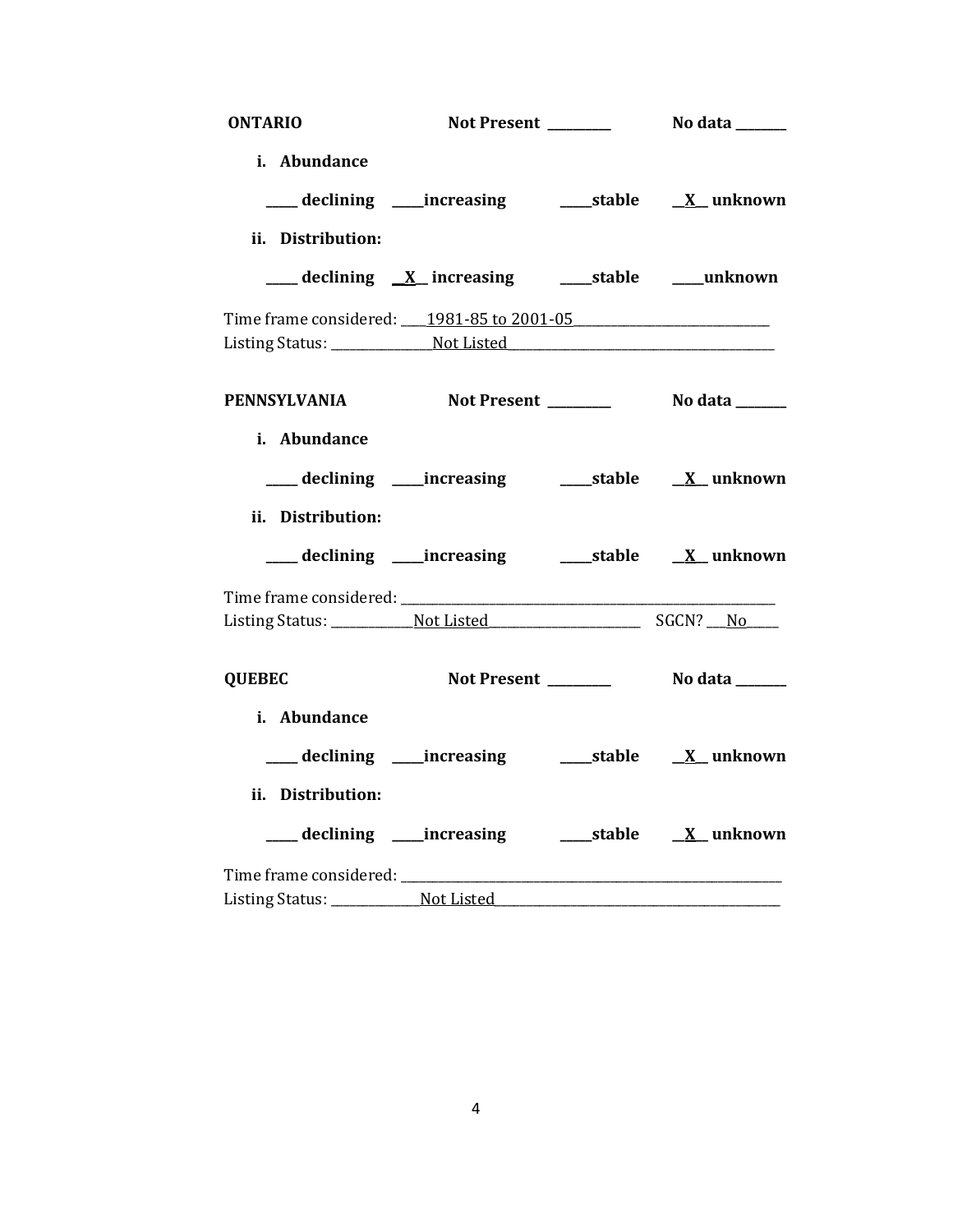| <b>VERMONT</b>                                                           |  |                                                          |
|--------------------------------------------------------------------------|--|----------------------------------------------------------|
| i. Abundance                                                             |  |                                                          |
| ____ declining ____increasing ___________stable ____ <u>X</u> __ unknown |  |                                                          |
| ii. Distribution:                                                        |  |                                                          |
| ___declining ___increasing ____stable <u>X</u> _unknown                  |  |                                                          |
|                                                                          |  |                                                          |
|                                                                          |  |                                                          |
| d. NEW YORK                                                              |  | No data $X_{-}$                                          |
| i. Abundance                                                             |  |                                                          |
|                                                                          |  |                                                          |
| ii. Distribution:                                                        |  |                                                          |
|                                                                          |  | ___declining ___increasing _____stable <u>X</u> _unknown |
|                                                                          |  |                                                          |

## **Monitoring in New York.**

None.

#### **Trends Discussion:**

From Jehl et al. (2001): Dowitchers were hunted almost to extinction during the 1800s, but legal protection allowed populations to rebound and they were again common during the 1950s and 1960s. However, there are indications that this trend has been reversed, and that the species (at least on the East Coast) is perhaps only about half as common as several decades ago. International Shorebird Survey results from 1972 to 1983 indicated decline of 5.5%/yr, 46% overall (Howe et al. 1989). Similar rates continued through 1995–1997 at 6 sites in Massachusetts and Brigantine, NJ. Data from Maritimes (e. Canada) Shorebird Survey, 1974–1991 (Morrison et al. 1994), indicate significant decline, the rate dependent on type of analysis.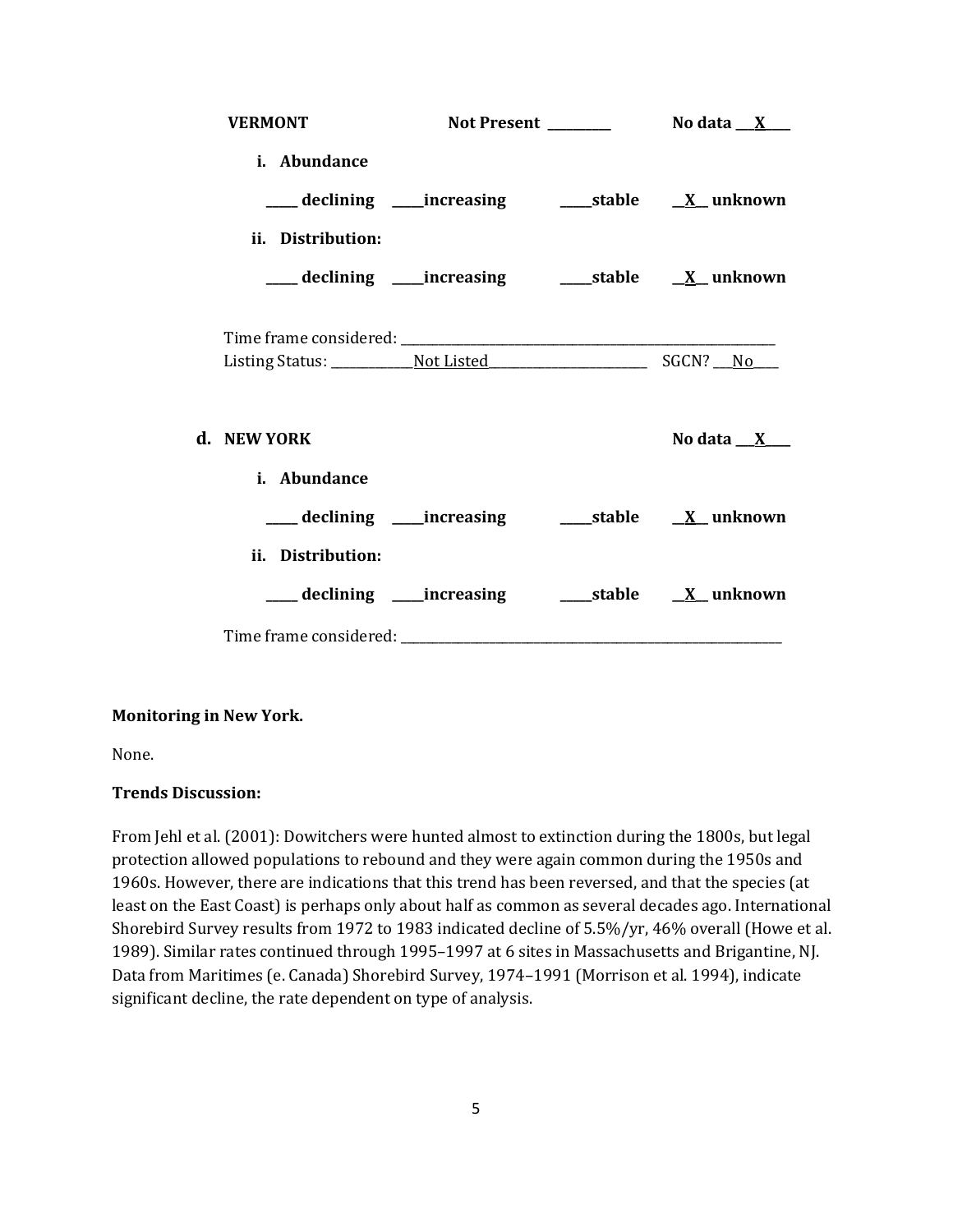

**Figure 1**. Range of the short-billed dowitcher in North America (Birds of North America Online).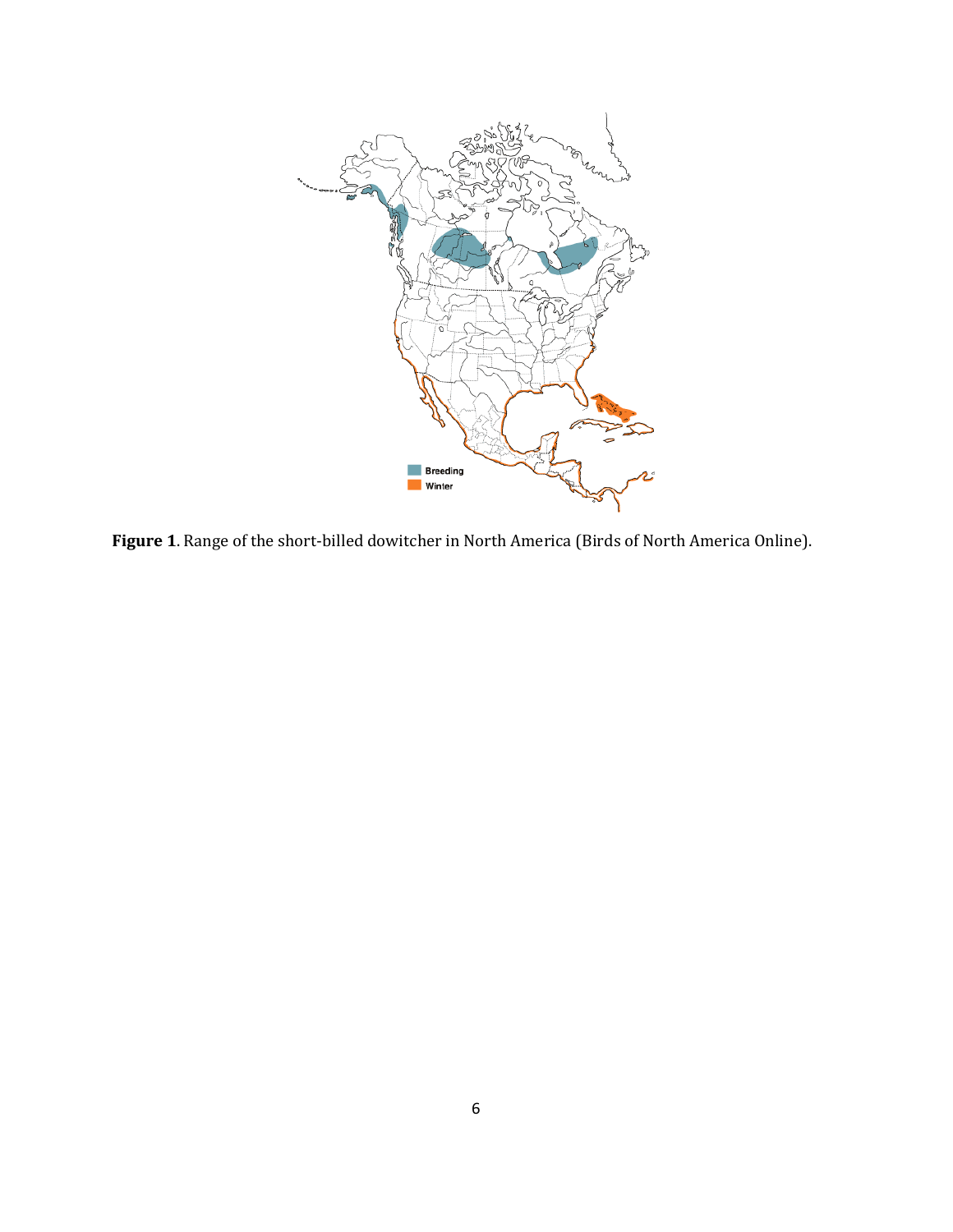**III. New York Rarity, if known:**

| <b>Historic</b> | # of Animals | # of Locations | % of State |
|-----------------|--------------|----------------|------------|
| prior to 1970   |              |                |            |
| prior to 1980   |              |                |            |
| prior to 1990   |              |                |            |

## **Details of historic occurrence:**

Maximum counts summarized in Sherony (1998): 8,000 in May 1939 at Jamaica Bay Wildlife Refuge.

| Current | # of Animals | # of Locations | % of State |
|---------|--------------|----------------|------------|
|         | __________   |                |            |

## **Details of current occurrence:**

Maximum counts summarized in Sherony (1998): 3,500 in July 1992 at Line Islands, Nassau County.

# **New York's Contribution to Species North American Range:**

| % of NA Range in New York | <b>Classification of New York Range</b> |
|---------------------------|-----------------------------------------|
| $X = 0.5\%$               | – Core                                  |
| $6 - 10\%$                | Peripheral                              |
| $11 - 25%$                | $X$ Disjunct                            |
| $26 - 50\%$               | Distance to core population:            |
| $>50\%$                   |                                         |

# **IV. Primary Habitat or Community Type:**

- 1. Estuarine, Brackish Intertidal, Tidal Wetland
- 2. Maritime Intertidal Gravel/Sand Beach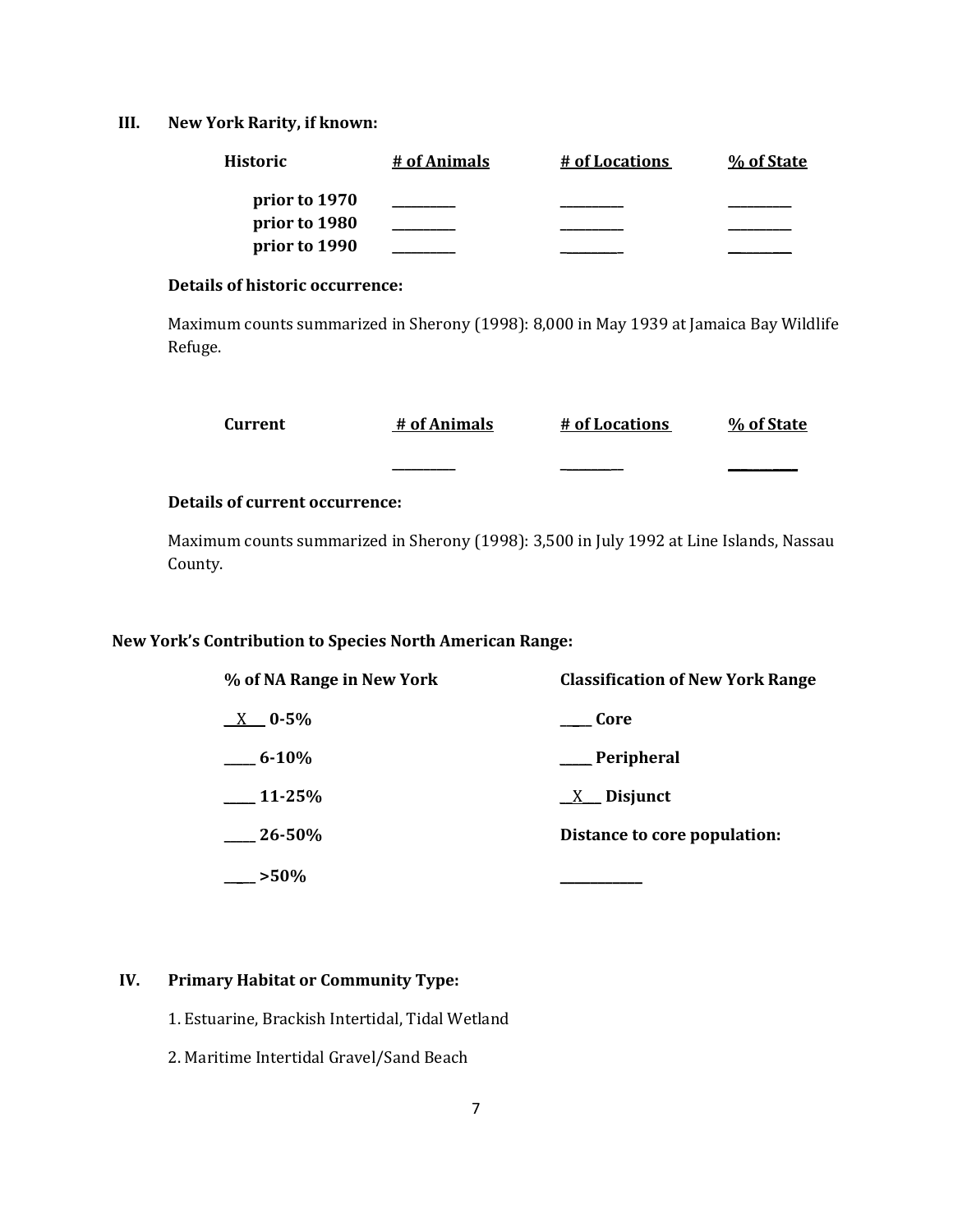### 3. Estuarine, Brackish Intertidal, Benthic Geomorphology, Tidal Flat

## **Habitat or Community Type Trend in New York:**

| <b>Declining</b><br><b>X</b> Stable | <b>Increasing</b> | Unknown |
|-------------------------------------|-------------------|---------|
| Time frame of decline/increase:     |                   |         |
| <b>Habitat Specialist?</b>          | Yes:              | - No    |
| <b>Indicator Species?</b>           | Yes:              | No.     |

#### **Habitat Discussion:**

During migration short-billed dowitcher prefers saltwater habitat, whereas long-billed dowitcher prefers freshwater ponds and marshes. During migration, short-billed dowitchers are common on tidal flats, beaches, salt marshes, sewage ponds, and flooded agricultural fields (Jehl et al. 2001).

### **V. New York Species Demographics and Life History**

**\_\_\_\_\_ Breeder in New York**

- **\_\_\_\_\_ Summer Resident**
- **\_\_\_\_\_ Winter Resident**
- **\_\_\_\_\_ Anadromous**
- **\_\_\_\_\_ Non-breeder in New York**
	- **\_\_\_\_\_ Summer Resident**
	- **\_\_\_\_\_ Winter Resident**
	- **\_\_\_\_\_ Catadromous**
- **\_\_X\_\_ Migratory only**
- **\_\_\_\_\_Unknown**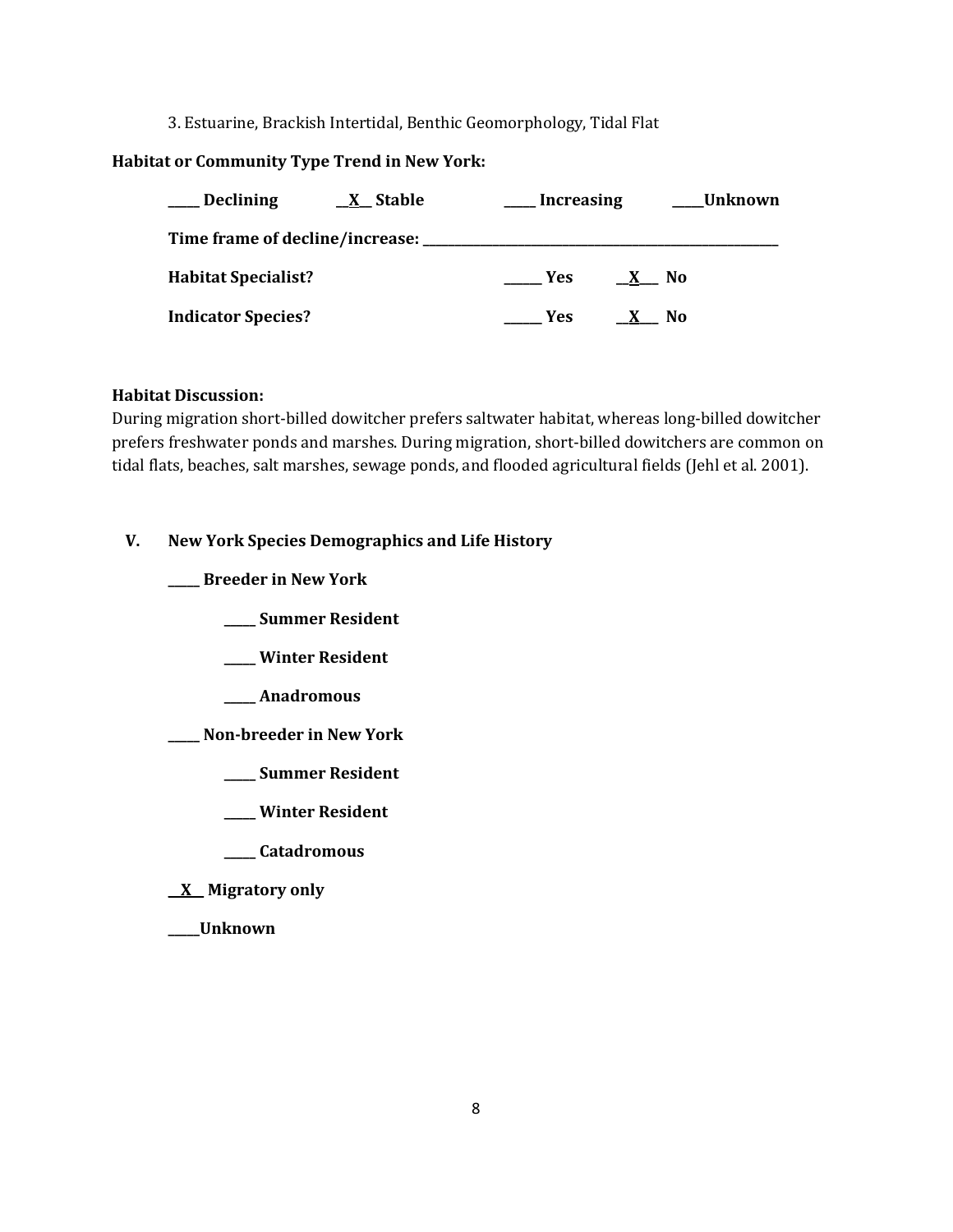# **Species Demographics and Life History Discussion:**

Knowledge of the life history of short-billed dowitcher is limited because of its insect-rich muskeg breeding habitat, the difficulty in locating nests, and its history of being lumped with similar-looking long-billed dowitcher.

Age at first breeding is not known, probably 1–2 yr. First-year short-billed dowitchers frequently summer in small numbers south of breeding grounds. One brood is normally raised per season. Longest documented life span 13 yr 3 mo (Klimkiewicz and Futcher 1989).By analogy to other similarly sized shorebirds, maximum expected about 20 yr (Marks et al. 1990). No data on survivorship. Predation by raptors apparently the major cause of death during migration and winter.

Presumably susceptible to avian botulism (Type C), as 4 sick dowitchers (spp.) seen during outbreak at Delta Marsh, Manitoba in 1964 (Manuwal 1967).

# **VI. Threats:**

Migrant shorebirds are susceptible to the effects of oil spills and to habitat loss from development of coastal areas. Climate change could alter availability of exposed mudflats in coastal areas.

Short-billed dowitcher is one of the six species that make up 95% of migrating birds feeding on horseshoe crab eggs at Delaware Bay in the spring. Numbers there have declined in response to reduced availability of this rich food resource.

Global warming may have especially strong impacts on this species. Anticipated climate change will be greatest at polar and temperate latitudes, where short-billed dowitcher breed and winter. All known major migration staging sites, and most of the major wintering range, are on temperate coastlines of both the New and Old World, where sea level change is predicted to be greatest.

In March 2006, Global Forest Watch Canada reported that the boreal breeding grounds of the shortbilled dowitcher have been seriously degraded and fragmented in areas where energy and logging companies have commercial access (Audubon website).

# **Are there regulatory mechanisms that protect the species or its habitat in New York?**

**\_\_\_\_\_\_ No \_\_\_\_\_ Unknown**

**\_\_X\_\_\_ Yes** 

Short-billed dowitcher is protected under the Migratory Bird Treaty Act. Two inland areas where migrants congregate are national wildlife refuges.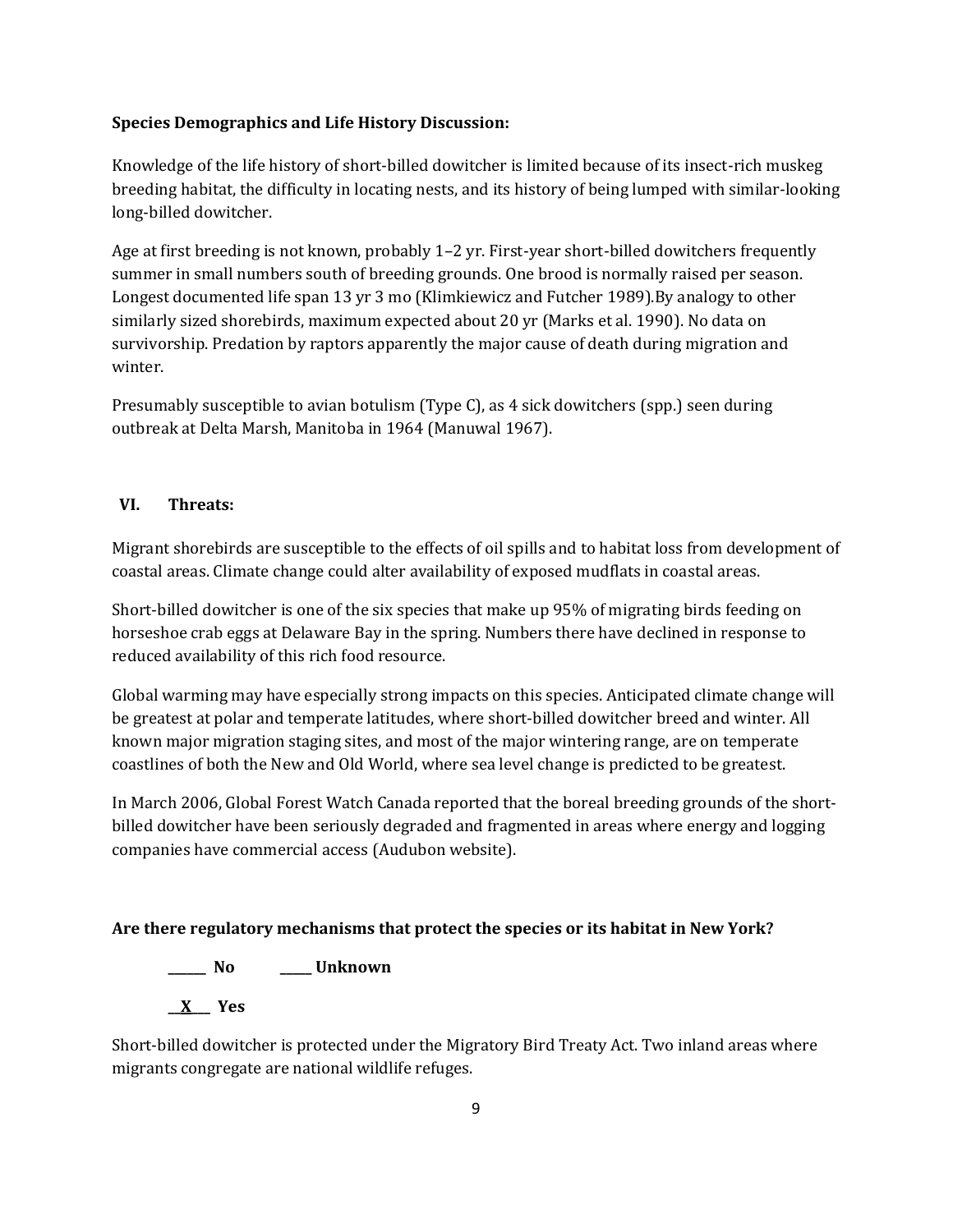# **Describe knowledge of management/conservation actions that are needed for recovery/conservation, or to eliminate, minimize, or compensate for the identified threats:**

Protection of coastal habitat. Reduction of recreational disturbance at beach habitats. Conservation actions following IUCN taxonomy are categorized in the table below.

| <b>Conservation Actions</b>       |                                                                                                                    |  |
|-----------------------------------|--------------------------------------------------------------------------------------------------------------------|--|
| <b>Action Category</b>            | <b>Action</b>                                                                                                      |  |
| <b>Education &amp; Awareness</b>  | Awareness & Communications (educational<br>materials)                                                              |  |
| Land/Water Protection             | Site/Area Protection (acquisition, easements)                                                                      |  |
| Land/Water Protection             | Resource/Habitat Protection                                                                                        |  |
| Land/Water Management             | Site/Area Management (posting or fencing)                                                                          |  |
| Law & Policy Actions              | Policy/Regulations (establish seasonal use<br>restrictions, adjust state land unit mgmt plans)                     |  |
| <b>External Capacity Building</b> | Alliance & Partnership Development (support and<br>participate in international shorebird conservation<br>efforts) |  |

The Comprehensive Wildlife Conservation Strategy (NYSDEC 2005) includes recommendations for the following actions for transient shorebirds, which includes short-billed dowitcher.

## **Fact Sheet:**

Develop educational materials about conservation needs of shorebirds in New York, and promote habitat protection measures.

## **Habitat Management:**

As important foraging areas become known, identify potential threats and protect those habitats (ex- beaches, tidal flats, shoals, etc.) from permanent alteration, degradation, or adverse human disturbances. Management may include acquisition, easements, establishing seasonal use restrictions, and posting or fencing, etc. as is currently done for beach-nesting birds.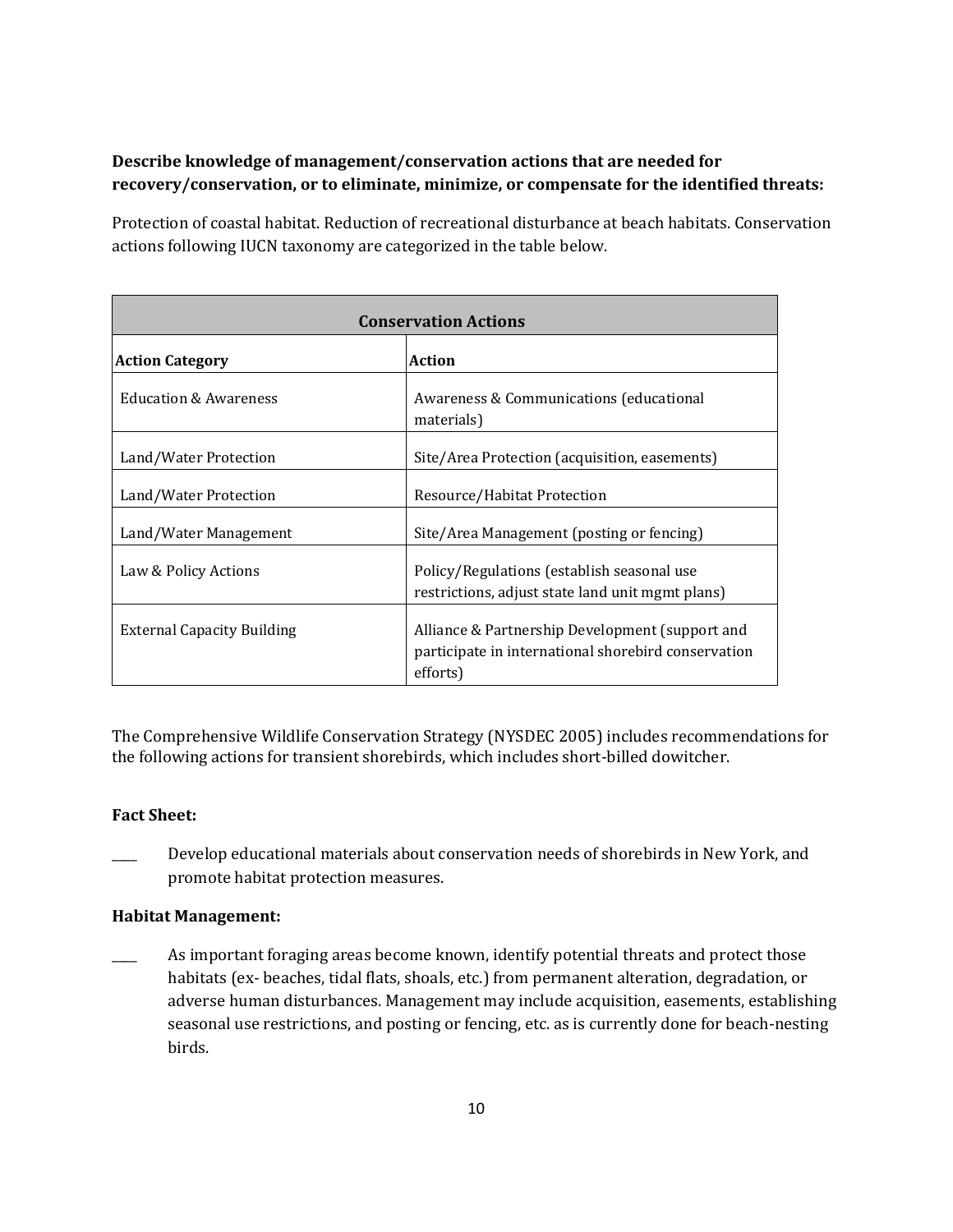#### **Habitat Research:**

- \_\_\_\_ Conduct field studies to document ecology of transient shorebirds on Long Island, including important food items, habitat use (ex- importance of tidal flats) and time/activity budgets.
- Compile data and input from birders to derive a map showing important shorebird foraging and resting areas in New York.

### **Other Action:**

Provide technical support, funding, or political support as needed, to further international shorebird conservation efforts.

#### **Population monitoring:**

Identify specific locations, procedures, and observers (volunteer or other) for conducting annual shorebird surveys at 5-10 locations in New York, and initiate surveys as soon as possible.

#### **State Land Unit Management Plan:**

\_\_\_\_ On state-owned or other public lands, ensure that management plans consider shorebird needs and appropriately restrict site development and seasonal uses that may adversely affect critical shorebird foraging areas.

#### **Statewide Management Plan:**

Develop a conservation plan for transient (non-breeding) shorebirds that regularly occur in New York, to include objectives and actions that we can assist with both inside and out of New York State.

#### **VII. References**

Howe, M. A., P. H. Geissler, and B. Harrington. 1989. Population trends of North American shorebirds based on the International Shorebird Survey. Biol. Conserv. 49:185-199.

Jehl, Jr., J.R., J. Klima and R.E. Harris. 2001. Short-billed Dowitcher (*Limnodromus griseus*), The Birds of North America Online (A. Poole, Ed.). Ithaca: Cornell Lab of Ornithology; Retrieved from the Birds of North America Online: [http://bna.birds.cornell.edu/bna/species/564doi:10.2173/bna.564](http://bna.birds.cornell.edu/bna/species/564)

Klimkiewicz, M. K. and A. G. Futcher. 1989. Longevity records of North American birds. Suppl. 1. J. Field Ornithol. 60:469-494.